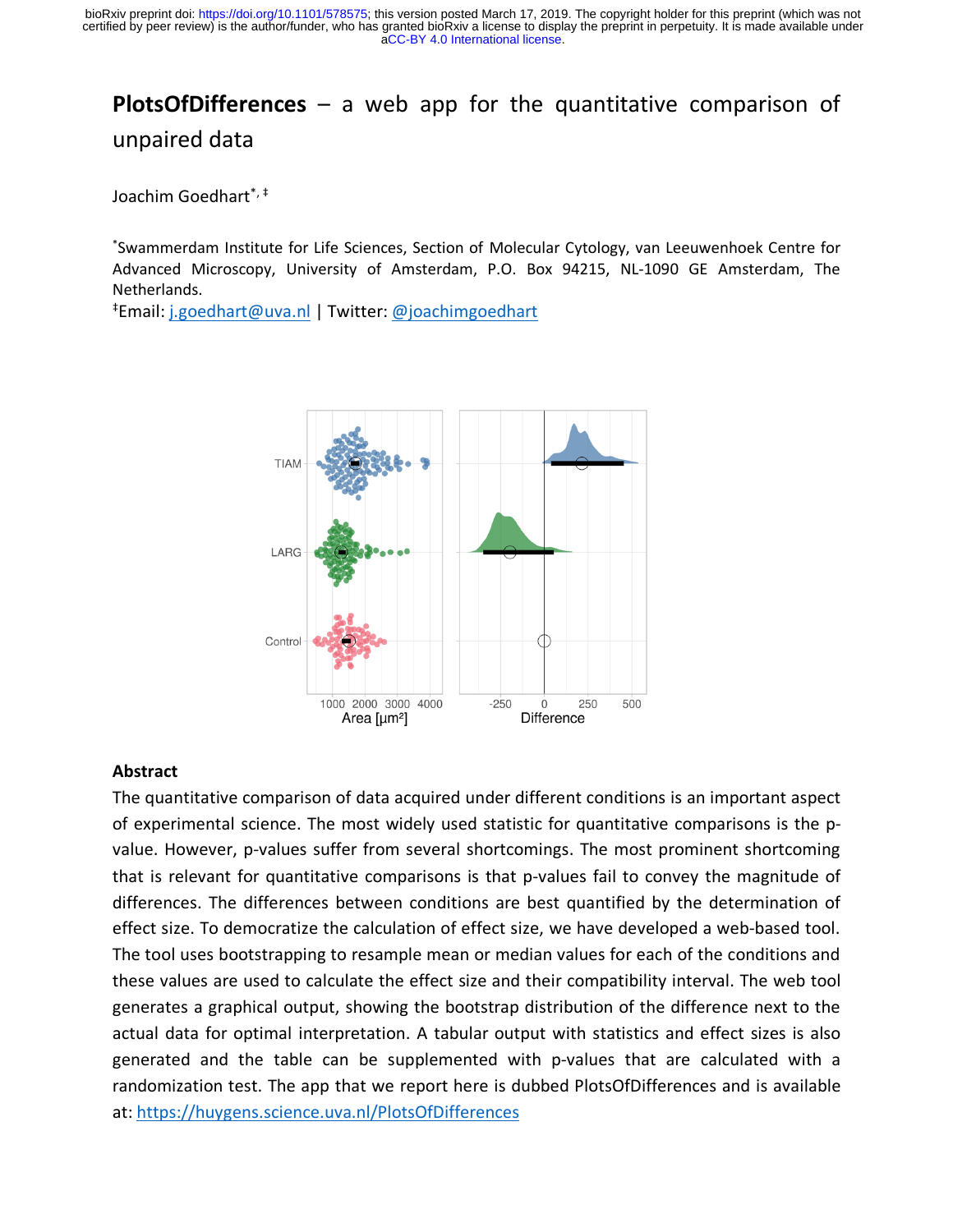#### **Introduction**

Performing measurements under different conditions is a classic strategy in scientific experimentation. Usually one of the conditions is a reference or control condition and to the other conditions systematic perturbations are applied. To examine the effect of the perturbation, it is necessary to compare the data obtained under different conditions. A graphical representation of the data provides a straightforward and powerful way for evaluating differences and similarities (Drummond and Vowler, 2011). Statistics can be used to facilitate the comparison. A direct, but qualitative comparison of the different categories/conditions can be done by 'visual inference' if 95% confidence intervals are supplied (Cumming and Finch, 2005; Cumming et al., 2007; Gardner and Altman, 1986).

Yet, in many cases a quantitative or objective comparison is desired. The standard practice is to subject the data to a statistical test that results in a p-value. This method is so entrenched in the routine of data analysis and presentation that it is often applied when it is superfluous (Goedhart, 2018). Another issue is that p-values are poorly understood due to its non-intuitive definition, resulting in misinterpretation and misuse (Goodman, 2008). Finally, the p-value does not reflect the magnitude of a difference between conditions, whereas the difference is usually the measure of interest (Drummond and Tom, 2011).

The difference between conditions is reflected by the 'effect size'. Many different ways of calculating the effect size have been suggested and they are roughly classified in relative and absolute effect sizes. The reporting of effect sizes is rare in the biomedical sciences and examples are difficult to find, despite a clear advantage of effect size over significance testing (Claridge-Chang and Assam, 2016; Cumming, 2014; Gardner and Altman, 1986). In cases where effect size is reported (Mohammad et al., 2017), custom written scripts were used to calculate and display the effect size in graphs. Thus, a lack of user-friendly tools for the calculation and presentation of effect sizes hinders the wide adoption of effect sizes for the quantitative comparison of data. Recently, easy-to-use tools for calculation of relative effect size (Goedhart, 2016) and absolute effect sizes have been reported (Ho et al., 2018) and these tools are important for wide adoption of effect sizes. We have previously reported a web tool, PlotsOfData, for visualizing the actual data with summary statistics (Postma and Goedhart, 2018). Here, we report an extension of that web tool that adds the calculation and presentation of differences and their compatibility interval for the quantitative comparison of conditions. For educational reasons, a p-value can be provided as well. The p-value calculated by the web tool are based on the randomization method which is intuitive and makes no assumption about the underlying data distribution (Nuzzo, 2017; Hooton, 1991).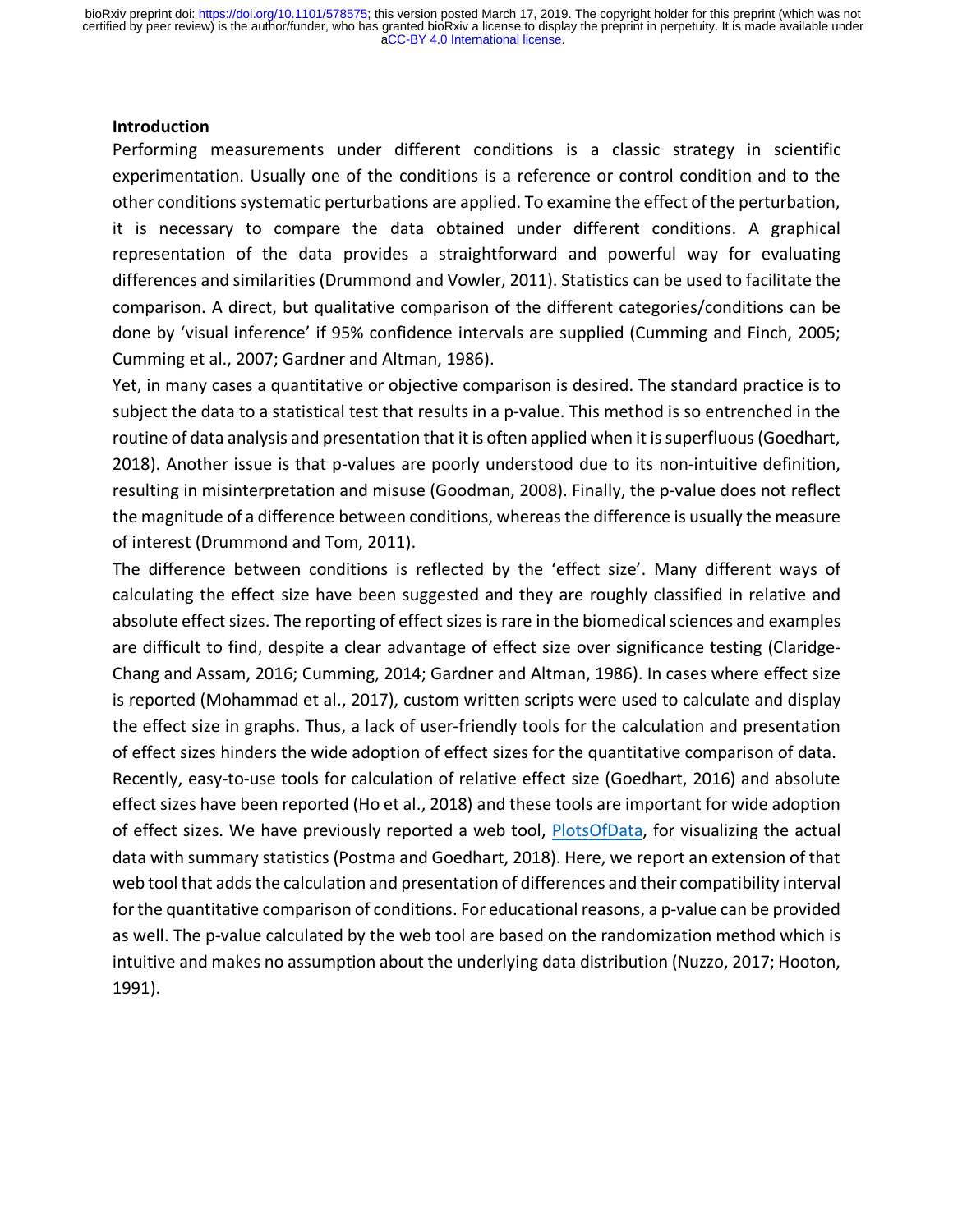# **Availability & code**

The webtool is available at: https://huygens.science.uva.nl/PlotsOfDifferences

The app uses the shiny package and was written in R using R (https://www.r-project.org) and Rstudio (https://www.rstudio.com). It uses several freely available packages (shiny, ggplot2, dplyr, tidyr, readr, magrittr, ggbeeswarm, readxl, DT, gridExtra). The current version 1.0.0 is available at zenodo: https://doi.org/10.5281/zenodo.2573907. The up-to-date source code is available at Github together with information on how to install and run the app locally: https://github.com/JoachimGoedhart/PlotsOfDifferences

# **Data input and structure**

The data can be supplied in different ways, similar to the input for PlotsOfData (Postma and Goedhart, 2018). Both wide and tidy (Wickham, 2014) data structures are accepted. The wide format is used as a default, but it can be changed to tidy by using an alternative hyperlink: https://huygens.science.uva.nl/PlotsOfDifferences/?data=4;T

# **Plotting the data**

A detailed description of the options for plotting the data is reported in the paper on PlotsOfData (Postma and Goedhart, 2018).

# **Plotting the effect size**

A bootstrap method is used to calculate the effect size and the compatibility interval (CI). To this end, each condition is resampled 1000x with replacement to calculate a distribution of mean or median values. A reference condition is selected by the user and the difference between the collection of boostrapped median or mean values is calculated, resulting in a new distribution of differences. This distribution is plotted. The 2.5<sup>th</sup> and 97.5<sup>th</sup> percentile of the distribution are used to determine a 95% confidence interval around the difference. We will indicate this interval as the compatibility interval (CI), i.e. the range of values most compatible with the data. The CI is displayed as black line under the distribution.

The effect size plot is either displayed next to the data plot (landscape orientation) or below the data plot (portrait orientation). Two file formats are available for downloading the figure, PDF and PNG. The PNG format is lossless can be readily converted to other bitmap-type formats that are suitable for presentation or incorporation into (multi-panel) figures. The PDF format is vectorbased and can be imported into any software package that handles vector-based graphics for further adjustment of the lay-out.

# **Randomization test**

To calculate a p-value of the different conditions relative to the reference, a randomization test is used. Briefly, the data of a condition and the reference are combined (since the implication of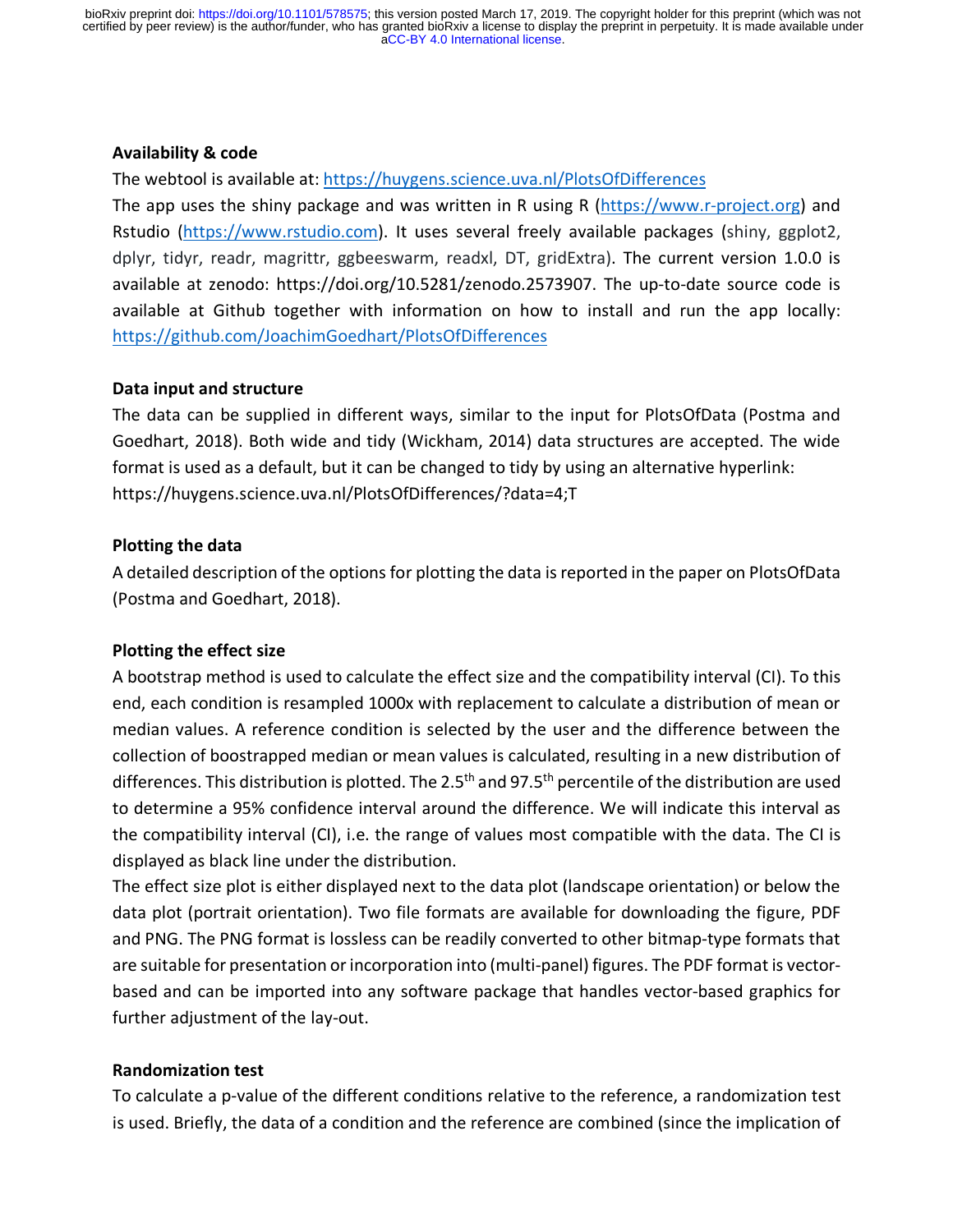the null-hypothesis is that the data are sampled from the same population). The combined data are resampled without replacement and a new (null-) distribution of the difference between means or medians is obtained. To derive a p-value for a two-tailed test, the absolute difference between means or medians is compared with the absolute differences that compose the nulldistribution.

# **Table with Statistics**

A customizable table with statistics is generated, as described previously (Postma and Goedhart, 2018). In addition, a table with effect sizes and their CI is generated. The tables can be exported in different formats (CSV, XLS and PDF).



Figure 1: Example graphical output of PlotsOfDifferences for the analysis of difference between median cell area. The difference between median values is determined relative to the 'Control' condition and indicate with a circle. The compatibility interval is derived from the bootstrap distribution and indicated with the horizontal bar.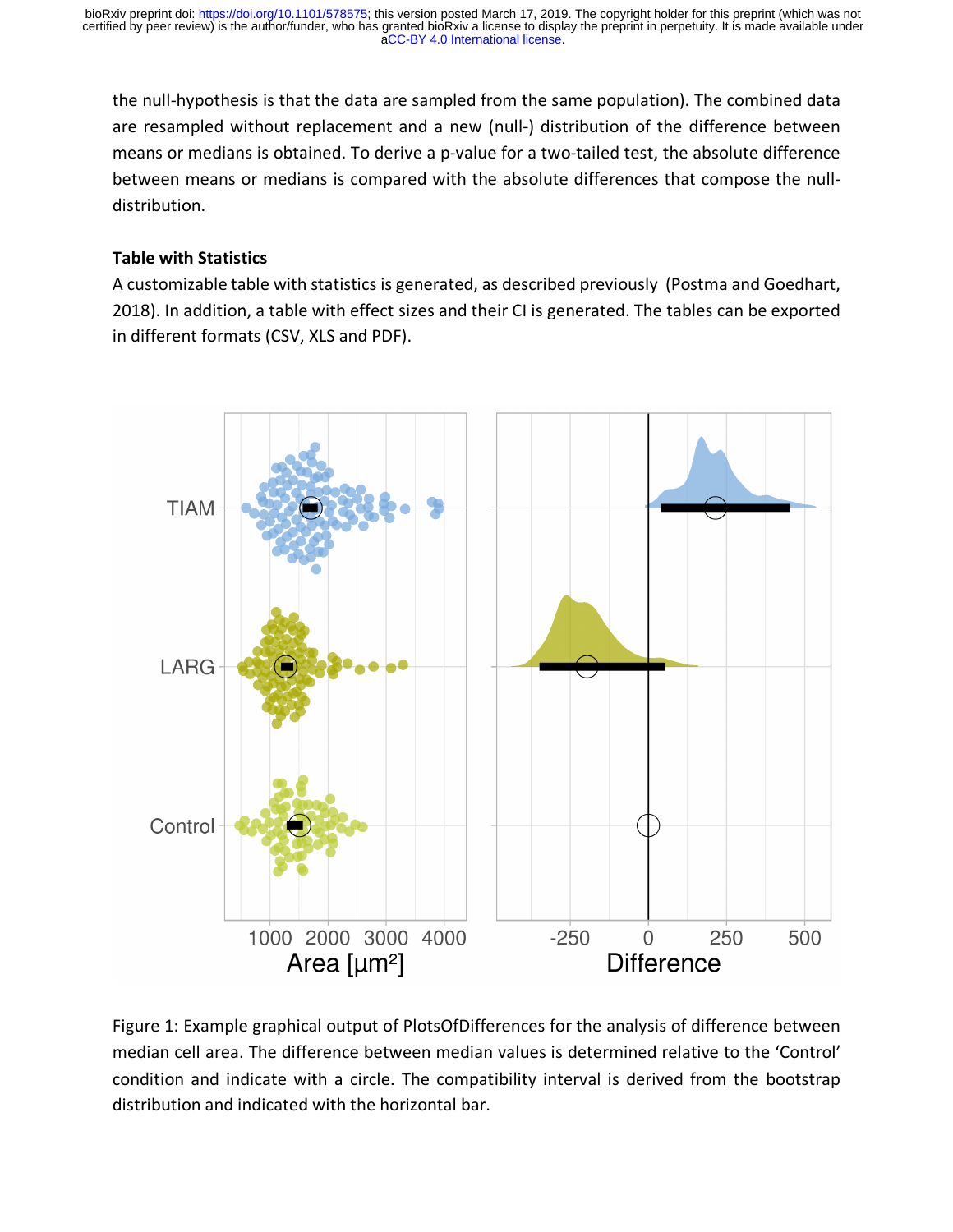#### **Application**

To illustrate the output of the web-tool, we used data from cell area measurements. The area of cells was measured under a reference, unperturbed condition and two conditions where a Guanine Exchange Factor (GEF) was overexpressed. Plots of the data show that the median values of the perturbed conditions differ from the reference (indicated as 'Control'). Quantification of the difference between the reference and the other two conditions is shown in the right panel of the figure. The table with values is also presented. The median area of the 'TIAM' condition is larger by 215  $\mu$ m<sup>2</sup> and the area of the 'LARG' condition is smaller by 196  $\mu$ m<sup>2</sup>. The distribution of differences from the bootstrap procedure is shown and the compatibility interval (CI) that is based on the distribution is indicated with the horizontal black bar. The CI of the effect of TIAM  $[40 \mu m^2 - 454 \mu m^2]$  is the range of values that is most compatible with the data. The CI of the effect of LARG [-349  $\mu$ m<sup>2</sup> – 53  $\mu$ m<sup>2</sup>] does include zero (suggesting no effect) but any effect size in the compatibility interval is conceivable. Therefore, it cannot be concluded that LARG has an effect on area size and it cannot be excluded as well. The effect of LARG on cell area can only be evaluated after acquiring more data, thereby decreasing the uncertainty of the effect size.

The p-values from the randomization test are listed in the table. The p-value for the difference between medians for the TIAM condition is 0.026 and that for LARG is 0.015. Both indicate that the observed difference is unlikely given the hypothesis that the samples (condition and perturbation) were acquired from the same population. For TIAM the p-value is compatible with the effect size, while the p-value for LARG seems on the low side, given that the CI of the effect size includes 0. This stresses the careful evaluation of the outcome of statistical tests in relation to the actual data that is acquired.

|           | Condition difference CI_lo CI_hi p_median |      |                 |  |
|-----------|-------------------------------------------|------|-----------------|--|
| 1 Control |                                           |      |                 |  |
| 2 LARG    | $-196$                                    |      | $-349$ 53 0.015 |  |
| 3 TIAM    | 215                                       | 40 L | 454 0.026       |  |

Figure 2: Example tabular output of PlotsOfDifferences for the analysis of difference between median cell area. The difference is determined relative to the 'Control' condition.

#### **Conclusion**

A shiny based webtool that uses R without the need for coding skills was generated to democratize quantitative data comparison by calculating absolute differences. The calculated difference is an absolute effect size that is a good alternative (or supplement) for null-hypothesis significance tests and p-values (Halsey et al., 2015; Wasserstein and Lazar, 2016; Claridge-Chang and Assam, 2016; Drummond and Tom, 2011).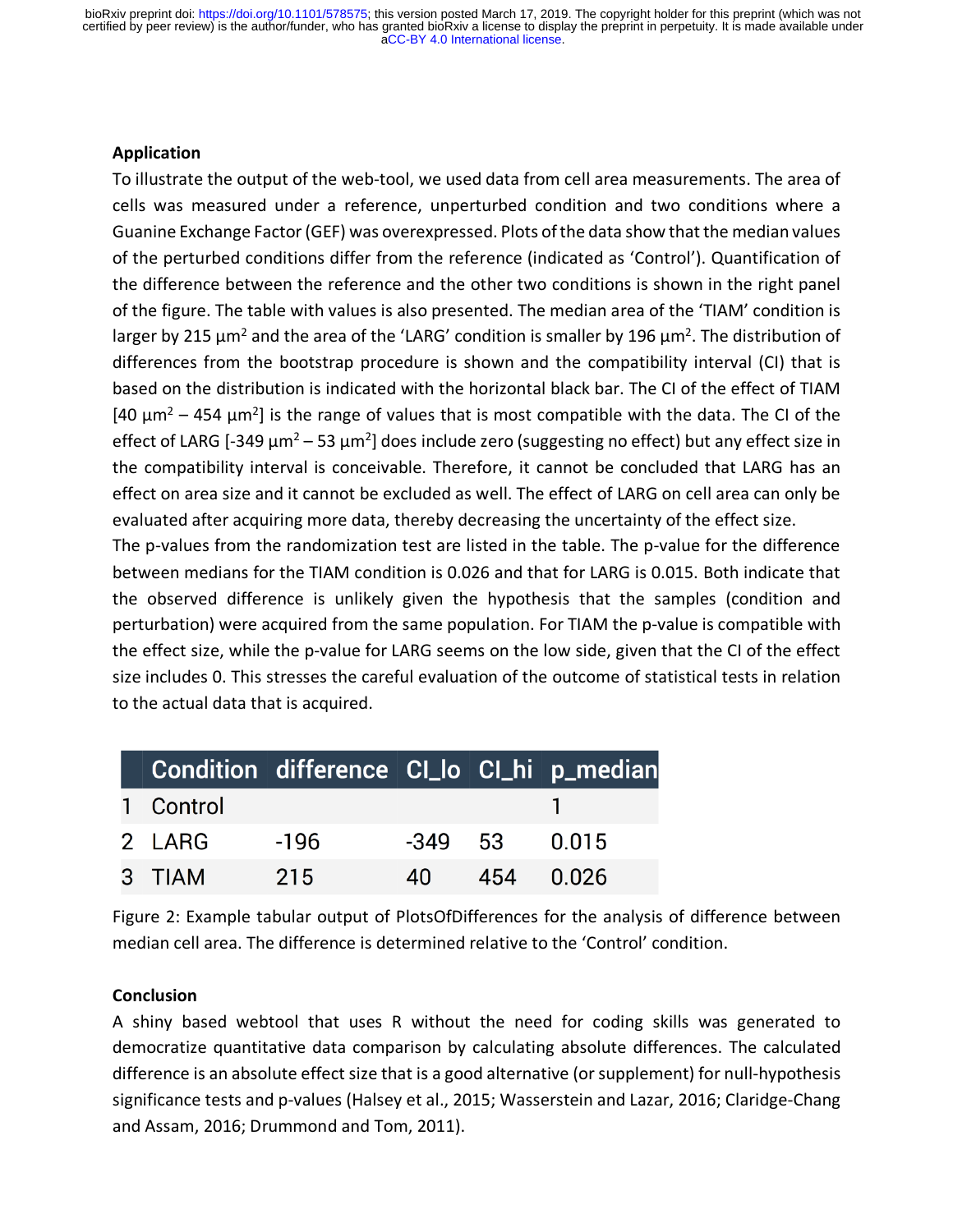A limit of the bootstrap approach is that will not be valid for small sample size (n<10). The premise of bootstrapping is that the sample reflects the population. Obviously, it is difficult to ensure this for low n and the data will better reflect the population for high n. We propose a cut-off at a sample size of 10. The user will receive a warning for  $n<$ 10 but the webtool will still calculate the effect size and p-value for educational purposes. A feature of the random resampling that is used for calculation of the effect size and the randomization test is that the results will slightly vary between repeated calculations on the same data.

To conclude, we anticipate that the high-quality plots created with PlotsOfDifferences will facilitate quantitative comparisons and improve transparent communication of scientific data which will be beneficial for both researchers and their audience.

#### **Acknowledgments**

The colorblind safe palettes were developed by Paul Tol (https://personal.sron.nl/~pault/). We are grateful to Auke Folkerts (UvA, The Netherlands) for help with the server that runs shiny.

#### **References**

- Claridge-Chang, A., and P.N. Assam. 2016. Estimation statistics should replace significance testing. *Nat. Methods*. 13:108–109.
- Cumming, G. 2014. The new statistics: Why and how. *Psychol. Sci.* 25:7–29. doi:10.1177/0956797613504966.
- Cumming, G., F. Fidler, and D.L.D.L. Vaux. 2007. Error bars in experimental biology. *J. Cell Biol.* 177:7–11. doi:10.1083/jcb.200611141.
- Cumming, G., and S. Finch. 2005. Inference by eye: confidence intervals and how to read pictures of data. *Am. Psychol.* 60:170–180. doi:10.1037/0003-066X.60.2.170.
- Drummond, G.B., and B.D.M. Tom. 2011. How can we tell if frogs jump further? *J. Physiol.* 589:3409–3413. doi:10.1113/jphysiol.2011.211870.
- Drummond, G.B., and S.L. Vowler. 2011. Show the data, don't conceal them. *J. Physiol.* 589:1861–1863. doi:10.1113/jphysiol.2011.205062.
- Gardner, M.J., and D.G. Altman. 1986. Confidence intervals rather than P values: estimation rather than hypothesis testing. *Br. Med. J. (Clin. Res. Ed).* 292:746–50. doi:10.1136/bmj.292.6522.746.
- Goedhart, J. 2016. Calculation of a distribution free estimate of effect size and confidence intervals using VBA/Excel. *bioRxiv*. 73999. doi:10.1101/073999.
- Goedhart, J. 2018. Statistics: Prevent P-value parroting. *Nature*. 554. doi:10.1038/d41586-018- 01314-9.
- Goodman, S. 2008. A Dirty Dozen: Twelve P-Value Misconceptions. *Semin. Hematol.* 45:135– 140. doi:10.1053/j.seminhematol.2008.04.003.
- Halsey, L.G., D. Curran-Everett, S.L. Vowler, and G.B. Drummond. 2015. The fickle P value generates irreproducible results. *Nat. Methods*. 12:179–185. doi:10.1038/nmeth.3288.
- Ho, J., T. Tumkaya, S. Aryal, H. Choi, and A. Claridge-Chang. 2018. Moving beyond P values: Everyday data analysis with estimation plots. *bioRxiv*. doi:10.1101/377978.
- Hooton, J.W.L. 1991. Randomization tests: statistics for experimenters. *Comput. Methods Programs Biomed.* 35:43–51. doi:https://doi.org/10.1016/0169-2607(91)90103-Z.